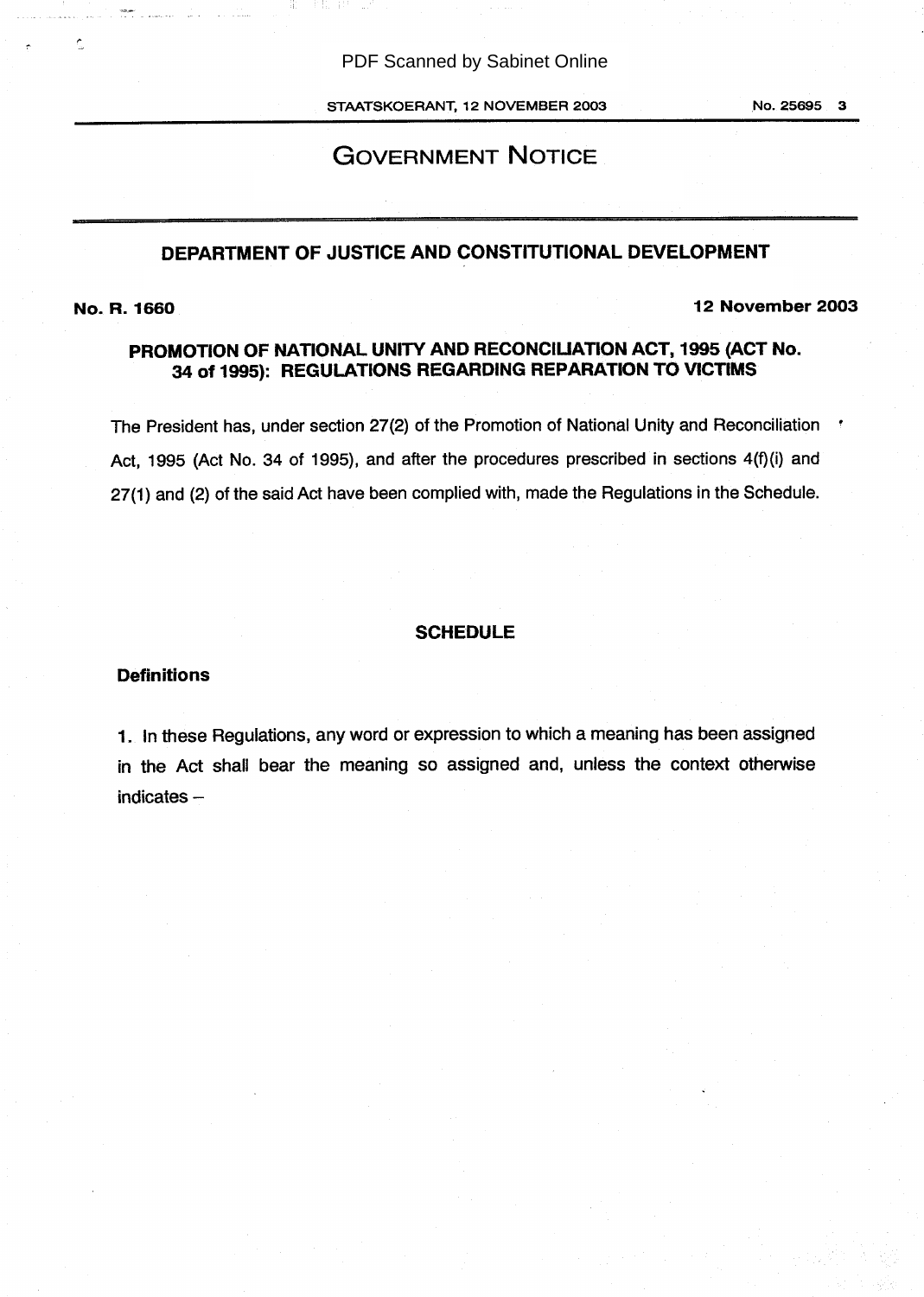"accounting officer" means the officer appointed by the Minister under section 42 (6) of the Act;

"alive" means alive at the time of the request for payment in terms of regulation 4;

"beneficiary" means a person contemplated in regulation 3;

"completed request form" means a form contemplated in regulation 4(1) or (2), on which all the required information has been submitted;

"child" means a child of an identified victim, irrespective of whether such child was born in or out of wedlock or was legally adopted;

"Fund" means the Fund established under section 42(1) of the Act;

"Fund administrator" means an officer designated by the Minister under section 42(5) of the Act;

"identified victim" means a person who has been found by the Commission to be a victim of a gross violation of human rights;

"parent of a victim" means a parent of, or a person who exercises or has exercised parental responsibility over, an identified victim;

"reparation grant" means the reparation grant referred to in regulation 3(1);

"spouse" means the person married to an identified victim under any law, custom or belief; and

"the Act" means the Promotion of National Unity and Reconciliation Act, 1995 (Act No. 34 of 1995) .

#### Authority responsible for application of regulations

2. The accounting officer is responsible for the application of these Regulations.

Basis and conditions of individual reparation grant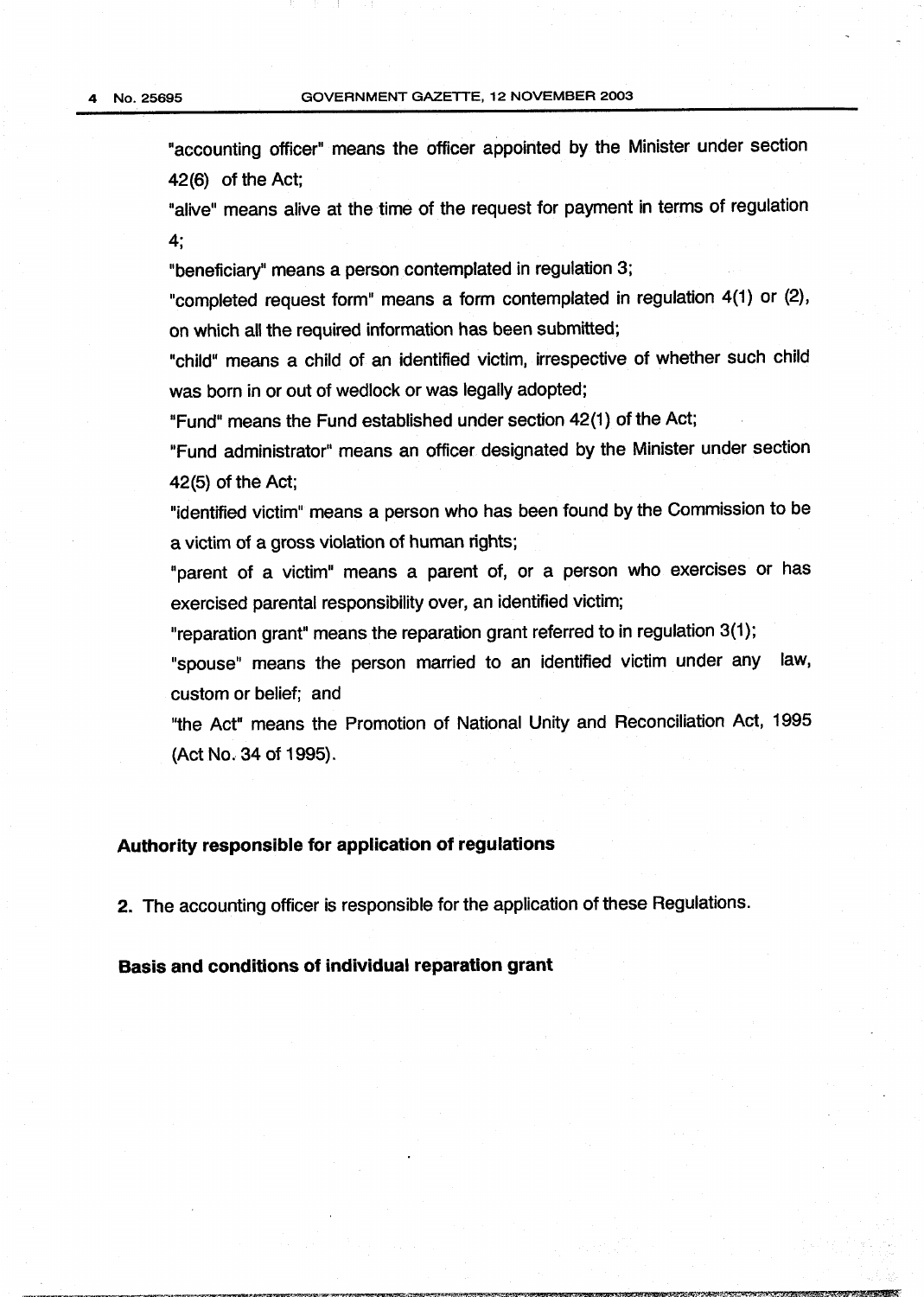3. (1) An identified victim is entitled to a once-off reparation grant in the amount of R30 000 as final reparation.

(2) The reparation grant must be paid to an identified victim if he or she is alive.

t

(3) If an identified victim is not alive, the reparation grant must, subject to the provisions of subregulation (7), be paid to the person to whom urgent interim reparation relating to that identified victim had been paid.

(4) If both the identified victim and the person to whom urgent interim reparation relating to that identified victim had been paid are not alive, the reparation grant must -

- (a) be paid to the spouse of the identified victim; or
- (b) in the case of the identified victim having more than one spouse, be divided equally among and paid to all the spouses of that victim .

(5) If both the identified victim and the person to whom urgent interim reparation relating to an identified victim had been paid are not alive, and that victim is not survived by a spouse, the reparation grant is to be divided equally among and paid to the following persons in the following order of preference:

- (a) If the victim is survived by children, the reparation grant must be paid to those children;
- (b) if the victim is not survived by a child, the reparation grant must be paid to the parents of that victim;
- (c) if the victim is not survived by a parent, the reparation grant must be paid to other blood relations of that victim who are related to the victim nearest in degree; or
- (d) if the victim is not survived by any person contemplated in this subregulation, the reparation grant must remain in the Fund.

(6) If an identified victim is not alive and no urgent interim reparation relating to that victim has been paid, the reparation grant must be paid to a person contemplated in subregulation (4) or (5) in the order of preference contemplated in the said subregulations .

(7) If an identified victim is not alive, the reparation grant may be paid to a person contemplated in subregulation (4) or (5) in the order of preference contemplated in the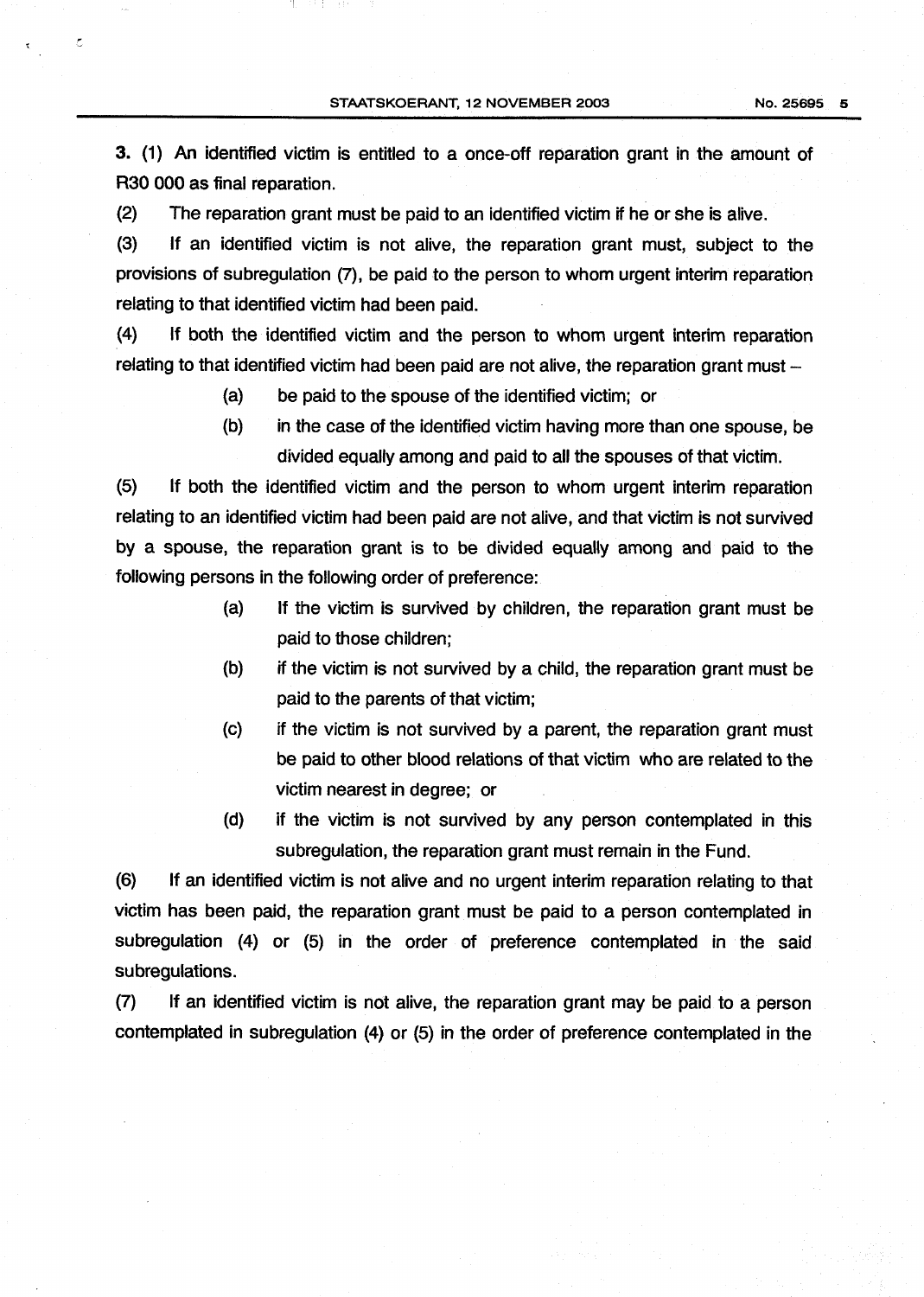said subregulations, if such person, in the opinion of the Fund administrator, ranks higher than the recipient of the urgent interim reparation in terms of the order of preference referred to.

#### Request for payment

4. (1) A request by  $-$ 

- (a) an identified victim; or
- (b) a person to whom urgent interim reparation relating to that identified victim had been paid,

for payment of the reparation grant contemplated in regulation <sup>3</sup> must be made in the form of Request Form <sup>1</sup> contained in the Annexure.

(2) A request by a beneficiary, excluding a person contemplated in subregulation (1), for payment of the reparation grant contemplated in regulation 3 must be made in the form of Request Form 2 contained in the Annexure.

(3) A reparation grant must, subject to the provisions of regulation 5, be paid on receipt of a completed request form.

(4) The completed request form must be submitted to the Fund administrator in one of the following ways:

- (a) By mail, in which case it must be addressed to the Fund Administrator of the President's Fund, Private Bag X81, Pretoria, 0001 ; or
- (b) by personal delivery to the Fund Administrator of the President's Fund, Presidia Building, comer of Paul Kruger and Pretorius Street, Room 245, Pretoria.

#### Processing of request

5. (1) On receipt of a completed request form the Fund administrator must -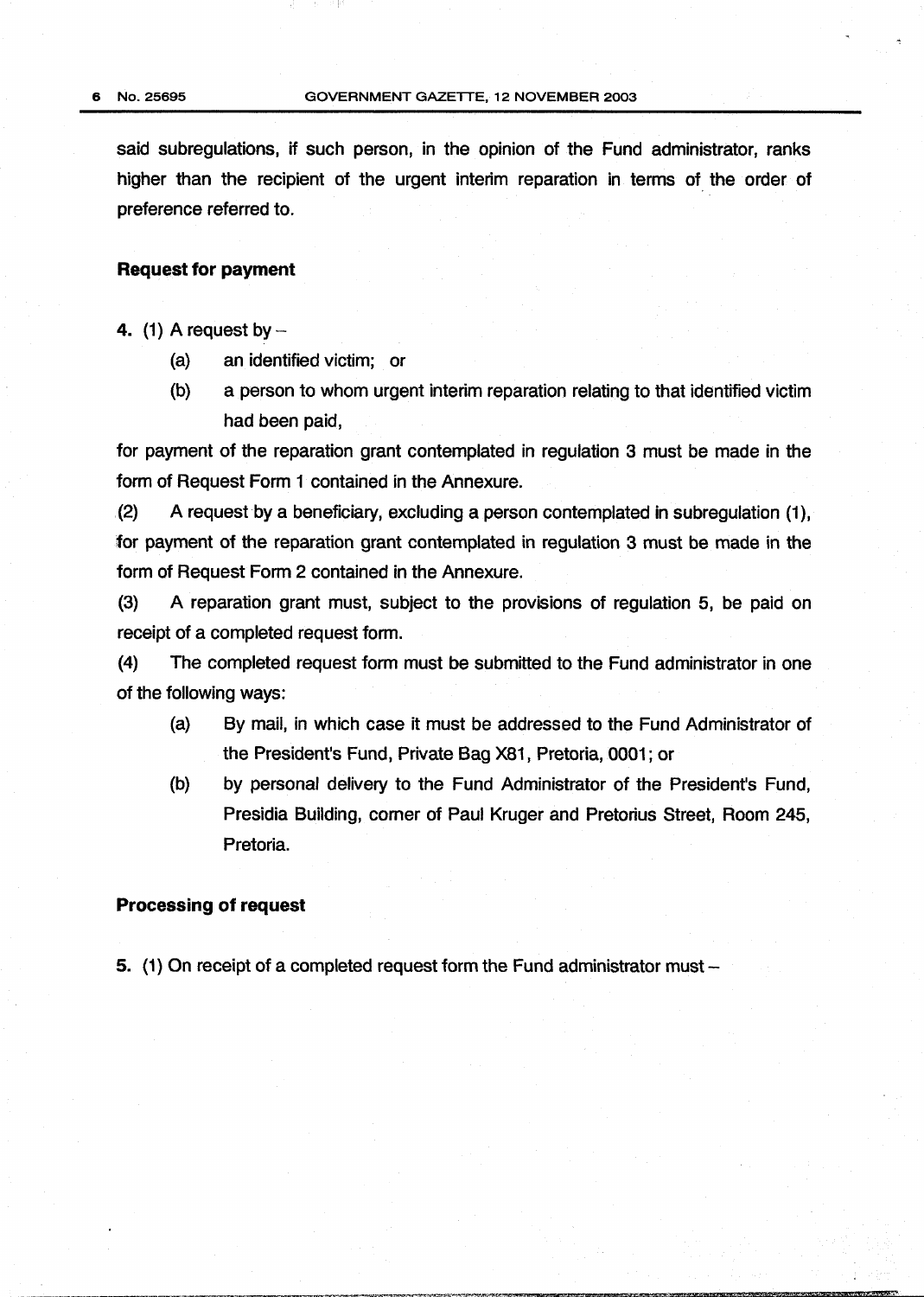- (a) forthwith, for purposes of the speedy payment of the reparation grant, obtain any further information or documentation or clarify any uncertainties with regard to the information in that form;
- (b) make arrangements with relevant persons or institutions to facilitate the payment of the reparation grant;
- (c) satisfy himself or herself that the person requesting the payment is a beneficiary entitled to the reparation grant; and
- (d) subject to the provisions of subregulation (2), make the payment in accordance with the manner specified by the beneficiary in the completed request form.

(2) The Fund administrator must, before a reparation grant is paid to a person other than an identified victim, in a notice -

- (a) make known the particulars of the identified victim, the person to whom the reparation grant will be paid, the relation between the identified victim and the person and the amount to be paid; and
- (b) invite the persons contemplated in regulation 3(4) and (5) to lodge, within 30 days after the date of the notice, an objection, if any, to the payment to be made.

(3) The notice contemplated in subregulation (2) must be displayed on the notice board at every magistrate's office or post office.

### Payment of reparation grant

- 6. (1) The payment of the reparation grant is made from the Fund.
- (2) The reparation grant may be paid  $-$ 
	- (a) by electronic bank transfer; or
	- (b) by cheque.
- (3) The Fund administrator must  $-$ 
	- (a) inform the beneficiary when the payment of the reparation grant has been made; and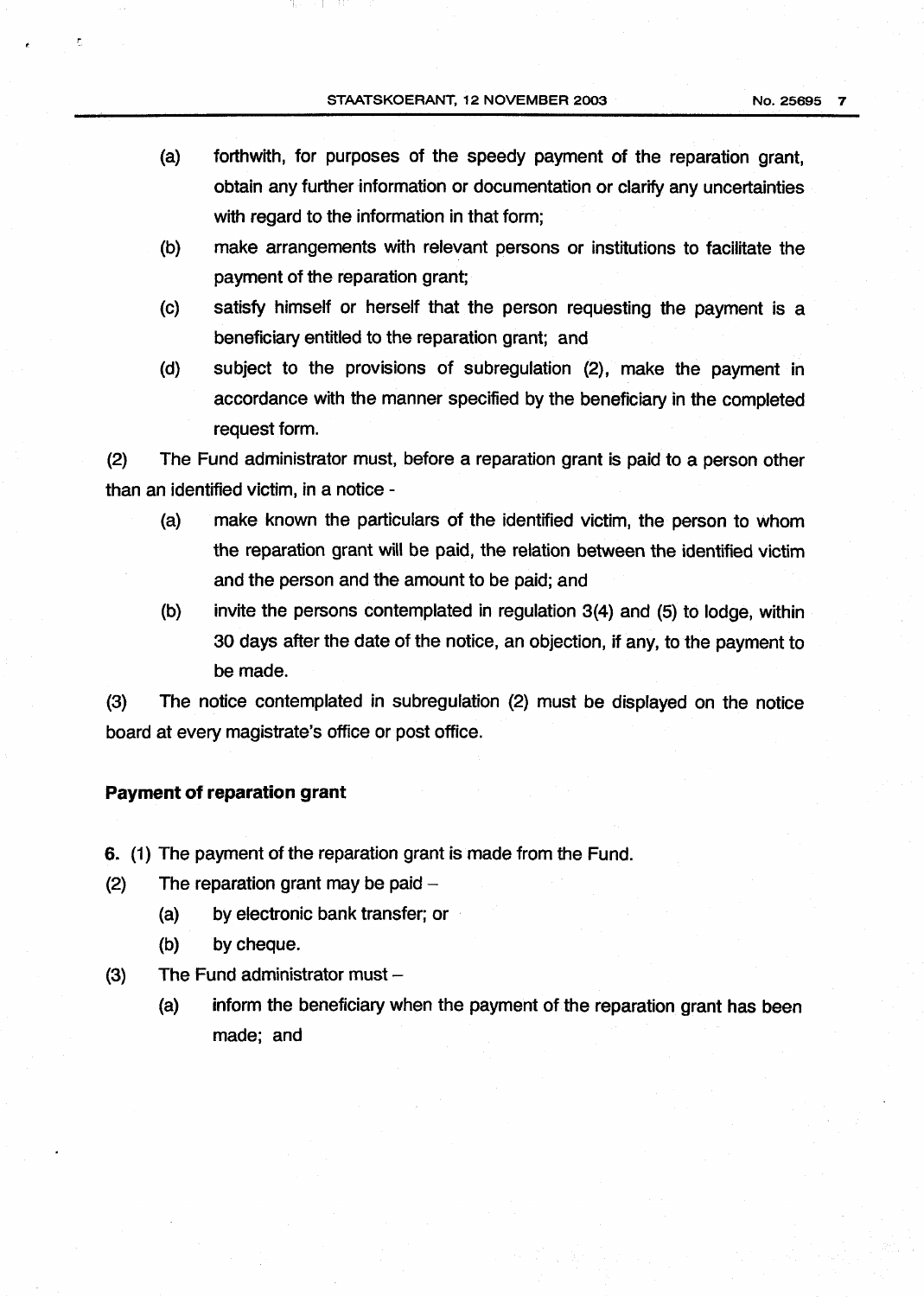8 No. 25695

(b) retain proof of the payment.

#### Representations by aggrieved persons

7. (1) Any person who is aggrieved by a decision of the Fund administrator regarding the person to whom the reparation grant is to be or was paid, may make representations to the accounting officer.

(2) The representations contemplated in subregulation (1)

- (a) may be made at any time but not later than 30 calendar days after payment of the reparation grant to a beneficiary;
- (b) must be in writing;
- (c) must indicate the reasons why the person is aggrieved; and
- (d) must, where possible, be accompanied by documents as proof for the reasons why the person is aggrieved.

(3) The Fund administrator must, immediately upon notification by the accounting officer of representations received in terms of subregulation (1), submit to the accounting officer the documents in his or her possession that relate to the matter, together with his or her reasons for the decision.

(4) The accounting officer may, in order to make a finding regarding the representations, make any enquiries that he or she deems fit.

(5) The accounting officer must make a finding in regard to the representations and inform, in writing, the person who made the representations of his or her finding.

#### Cession, assignment or attachment of reparation

8. Despite any law to the contrary, no reparation grant shall -

- (a) be capable of cession or assignment by the beneficiary to whom it has been awarded:
- (b) be capable of attachment under a judgment or execution of a judgment of a court of law; or
- (c) form part of the estate of the beneficiary, should such estate be sequestrated .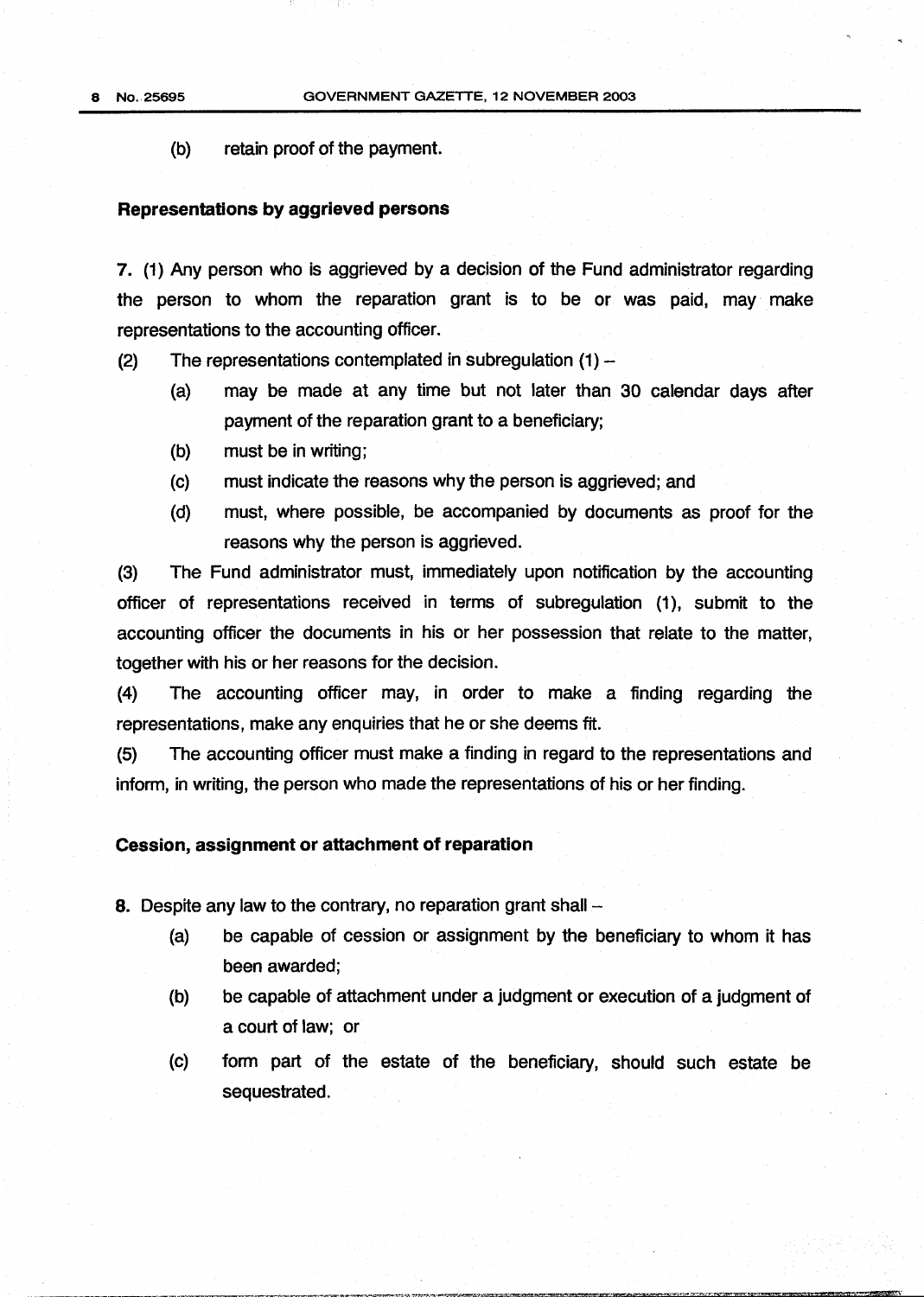No. 25695 9

### ANNEXURE

## REQUEST FORM <sup>1</sup>

### REQUEST FOR PAYMENT OF ONCE-OFF REPARATION GRANT BY AVICTIM OR PERSON WHO HAD RECEIVED URGENT INTERIM REPARATION [Regulation 4(1)]

The information and documents requested in this form are required for payment of the once-off reparation grant.

PLEASE READ THE FOLLOWING NOTES BEFORE COMPLETING THE FORM: -

- o Use this form to request payment of the once-off reparation grant provided for by the Promotion of National Unity and Reconciliation Act, 1995.
- o Only persons who request payment by completing this form will be considered for payment.
- $\circ$  Complete this form only if you –<br>(i) have been identified by the
	- (i) have been identified by the TRC as a victim; or  $(ii)$  have received urgent interim reparation.
	- have received urgent interim reparation.

Please ensure that the required information is complete and correct and that, where required, relevant proof and documents are attached before submitting the form to the Fund administrator.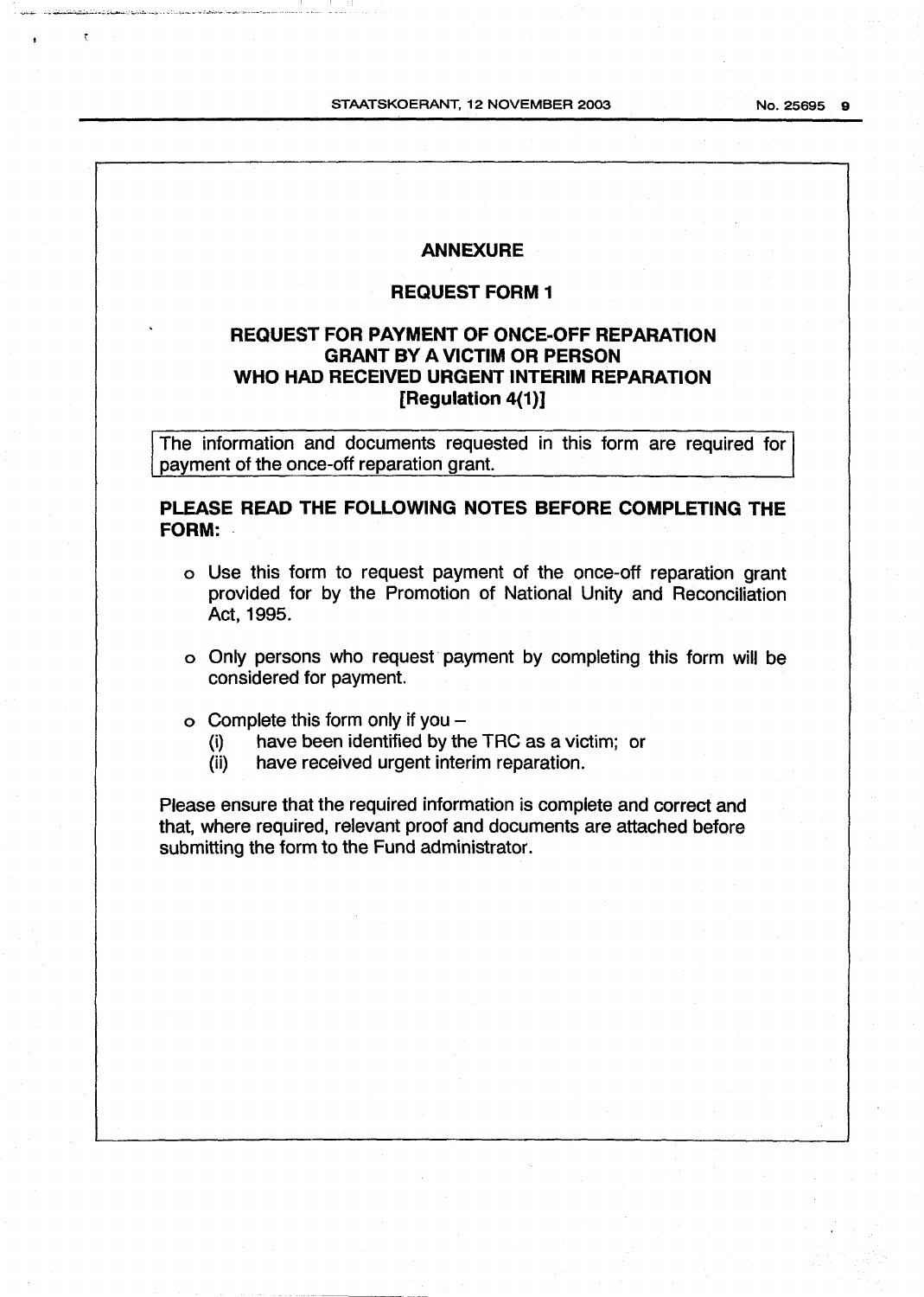-65

1 (145)

|     | <b>PART A</b>                                                               |
|-----|-----------------------------------------------------------------------------|
|     | YOUR PERSONAL AND CONTACT DETAILS                                           |
| 1.  | Your personal details                                                       |
| (a) |                                                                             |
| (b) |                                                                             |
| (c) |                                                                             |
| (d) | If married, indicate your surname before you were married:                  |
|     | .                                                                           |
| (e) | ID Number: LI                                                               |
|     |                                                                             |
| (f) |                                                                             |
|     | Are you a person to whom urgent interim reparation had been paid?<br>Yes/No |
|     |                                                                             |
|     | $\sim 10^{-1}$<br>$\sim$                                                    |
|     | $\sim$                                                                      |
|     |                                                                             |
|     | $\sim$<br>$\sim 100$<br>$\sim$                                              |
| (g) |                                                                             |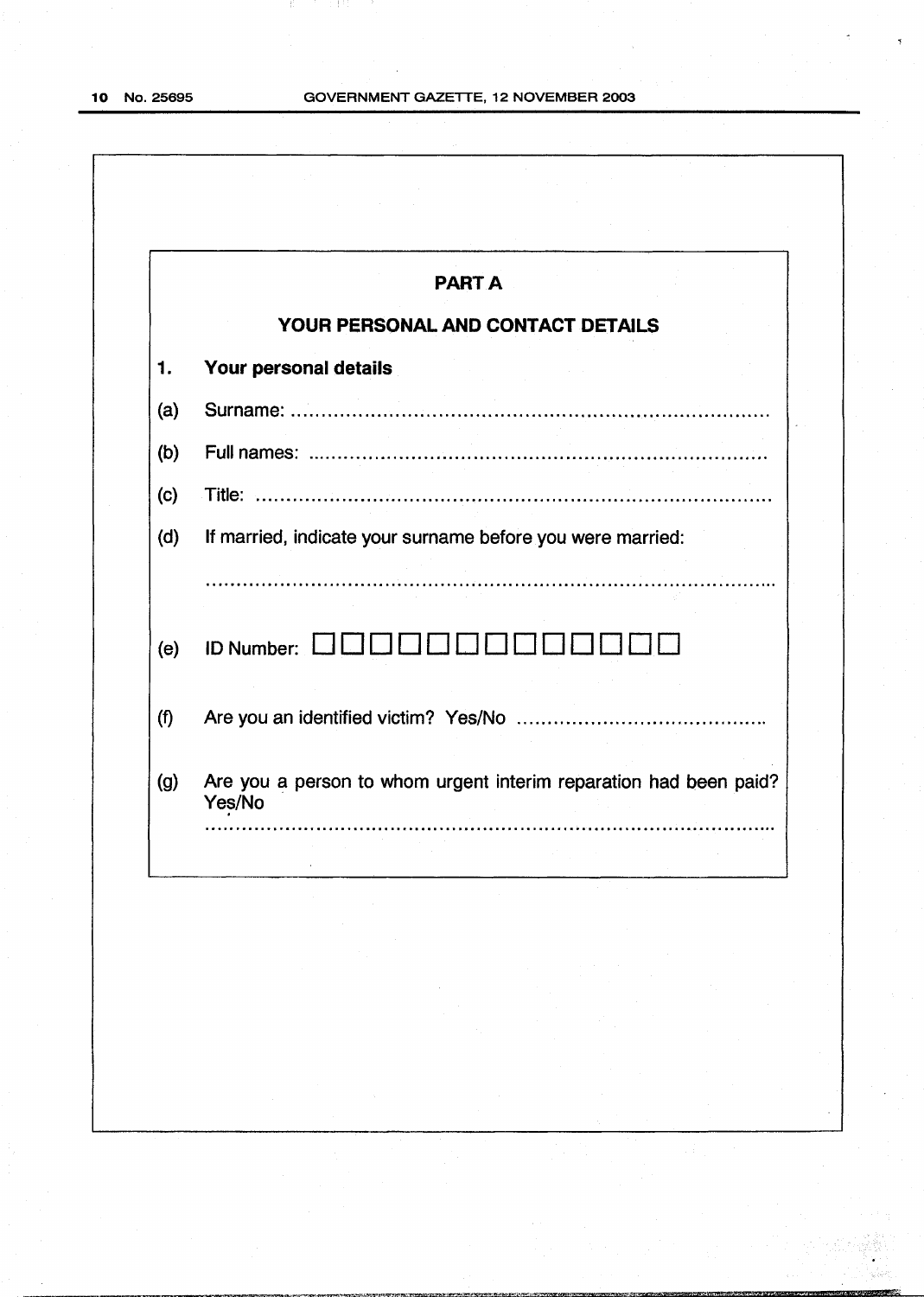an sa mga basa

| 2.           |   | Your contact details                                                                        |                                                              |  |  |
|--------------|---|---------------------------------------------------------------------------------------------|--------------------------------------------------------------|--|--|
|              |   | Address to which post may be sent:                                                          |                                                              |  |  |
| (a)          |   | Street address:                                                                             |                                                              |  |  |
|              |   |                                                                                             |                                                              |  |  |
|              |   | (Block/Street & Number, Township/Suburb, City, Province, Postal<br>Code, District, Country) |                                                              |  |  |
| <b>OR</b>    |   |                                                                                             |                                                              |  |  |
| (b)          |   |                                                                                             |                                                              |  |  |
|              |   |                                                                                             |                                                              |  |  |
|              |   | (Postal address, Suburb, City, and Postal Code if street address is<br>not to be used)      |                                                              |  |  |
| (c)          |   | Particulars where you can be contacted:                                                     |                                                              |  |  |
|              |   | Work telephone:                                                                             |                                                              |  |  |
|              |   | Home telephone: Code ()                                                                     |                                                              |  |  |
|              | * |                                                                                             |                                                              |  |  |
| <b>NOTE:</b> |   | If you cannot be contacted directly, give the telephone                                     | particulars of the person through whom you can be contacted. |  |  |

No. 25695 11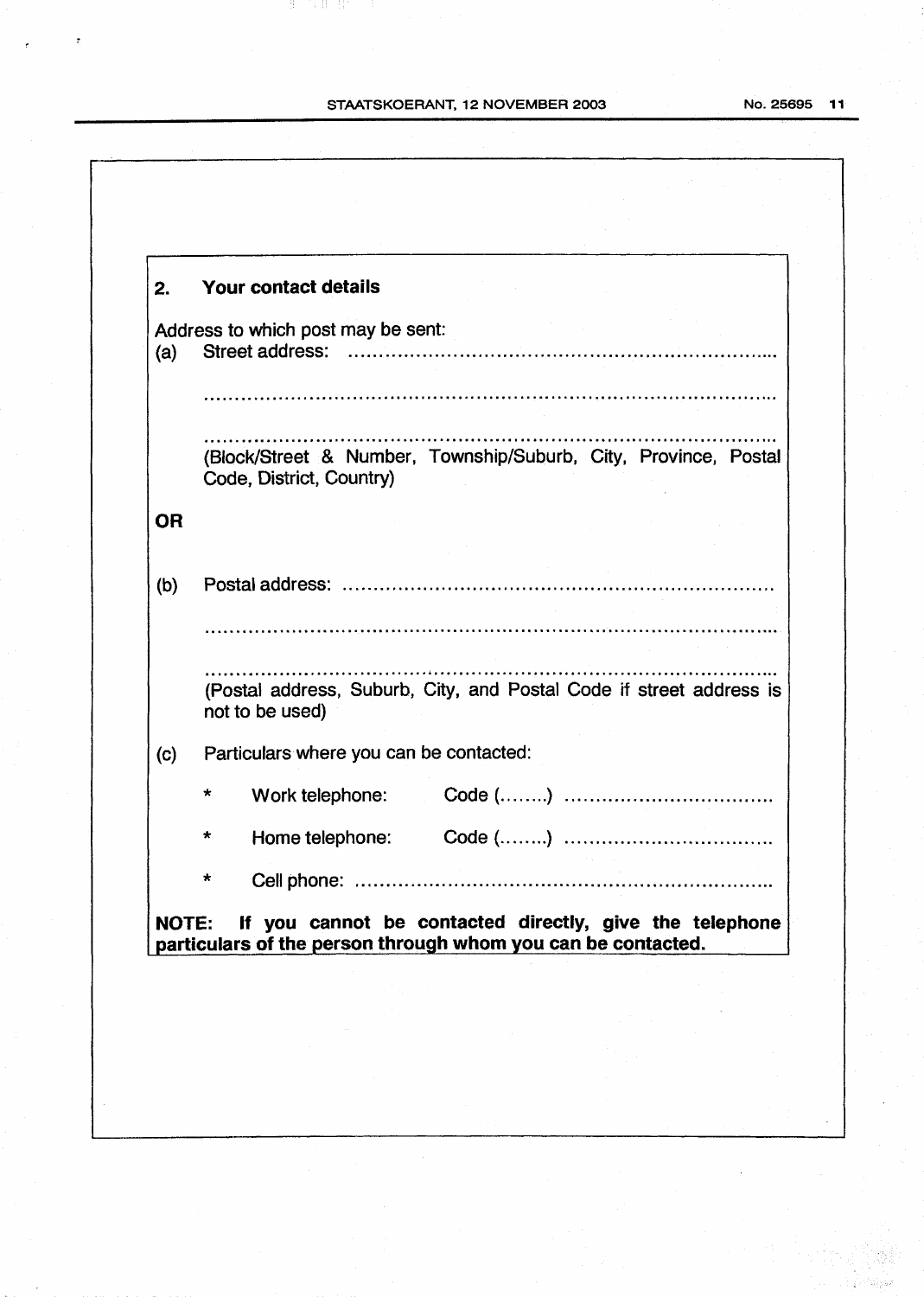h.

Ξł.

|                                          | <b>PART B</b>                                                |                                                                      |  |
|------------------------------------------|--------------------------------------------------------------|----------------------------------------------------------------------|--|
|                                          | <b>MANNER OF PAYMENT AND BANKING DETAILS</b>                 |                                                                      |  |
| $\mathbf{1}$ .                           | Payment of the reparation grant by cheque                    |                                                                      |  |
| Yes $\Box$                               | $No \Box$                                                    |                                                                      |  |
| 2.                                       | be paid, in the case of payment by electronic bank transfer: | Particulars of the bank account into which the reparation grant must |  |
|                                          |                                                              |                                                                      |  |
|                                          |                                                              |                                                                      |  |
|                                          |                                                              |                                                                      |  |
|                                          |                                                              |                                                                      |  |
|                                          |                                                              |                                                                      |  |
|                                          |                                                              |                                                                      |  |
|                                          |                                                              |                                                                      |  |
|                                          |                                                              | <b>Bank stamp</b>                                                    |  |
|                                          |                                                              |                                                                      |  |
| <b>NOTE:</b><br>means of the bank stamp. |                                                              | The above particulars must be confirmed by the bank by               |  |
|                                          |                                                              |                                                                      |  |
|                                          |                                                              |                                                                      |  |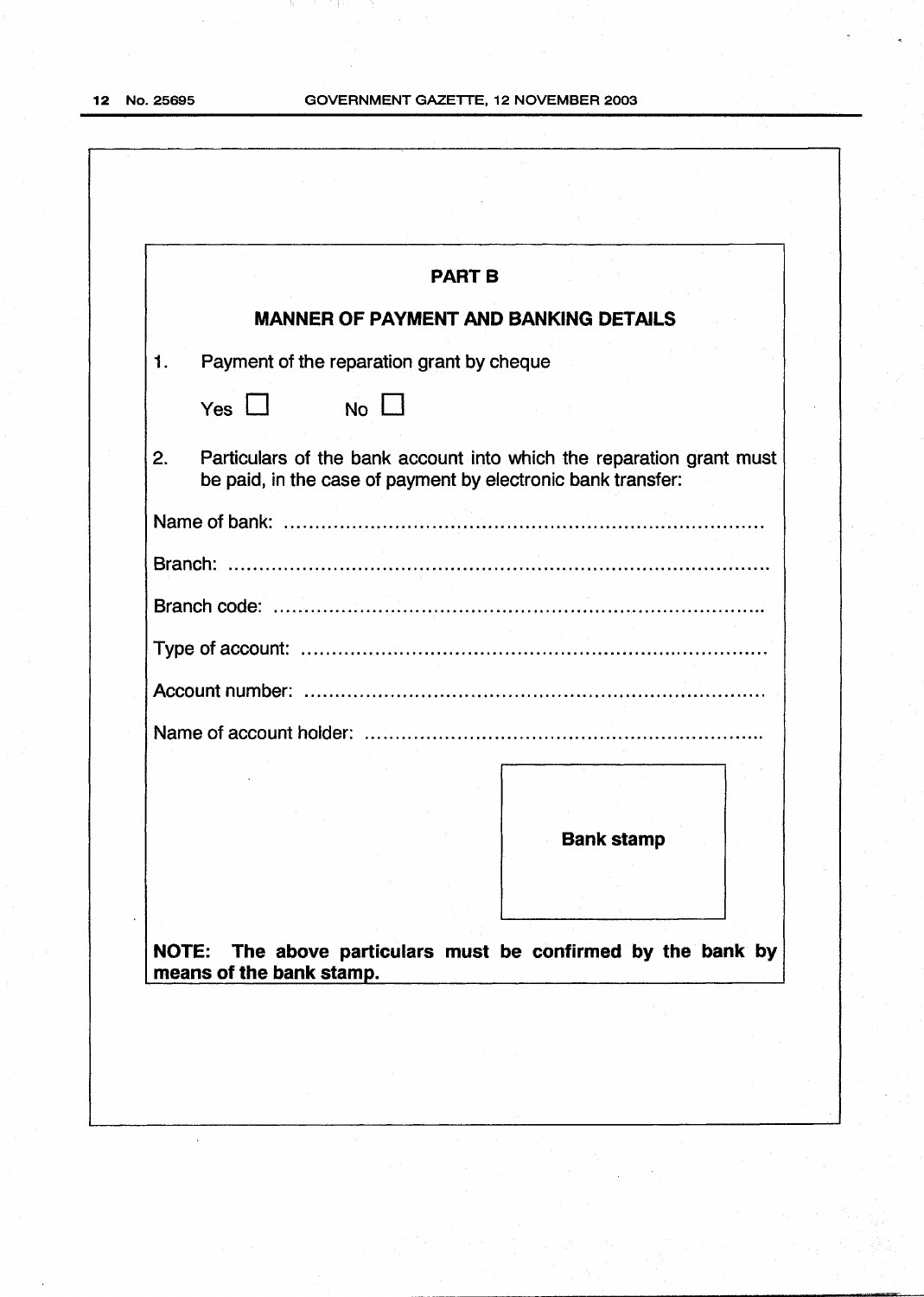Ч.

in an

|             |                                     | <b>PART C</b>                                                                                                                                                                                                                    |                    |           |          |
|-------------|-------------------------------------|----------------------------------------------------------------------------------------------------------------------------------------------------------------------------------------------------------------------------------|--------------------|-----------|----------|
|             |                                     | <b>OATH AND SIGNATURES</b>                                                                                                                                                                                                       |                    |           |          |
|             | Unity and Reconciliation Act, 1995. | The beneficiary has acknowledged that he/she knows and understands the<br>content of this declaration and that he/she hereby requests payment of the<br>individual reparation grant as provided for by the Promotion of National |                    |           |          |
| <b>This</b> | oath<br>was                         | duly declared/solemnly affirmed                                                                                                                                                                                                  |                    | before    | me<br>at |
|             |                                     | this  day of                                                                                                                                                                                                                     |                    |           |          |
|             |                                     |                                                                                                                                                                                                                                  |                    |           |          |
|             |                                     |                                                                                                                                                                                                                                  |                    |           |          |
|             |                                     |                                                                                                                                                                                                                                  |                    |           |          |
|             | <b>COMMISSIONER OF OATHS</b>        |                                                                                                                                                                                                                                  | <b>BENEFICIARY</b> |           |          |
|             |                                     |                                                                                                                                                                                                                                  |                    |           |          |
|             |                                     |                                                                                                                                                                                                                                  |                    |           |          |
|             |                                     |                                                                                                                                                                                                                                  |                    |           |          |
|             |                                     |                                                                                                                                                                                                                                  |                    | $\sim 10$ |          |
|             |                                     |                                                                                                                                                                                                                                  |                    |           |          |
|             |                                     |                                                                                                                                                                                                                                  |                    |           |          |
|             |                                     |                                                                                                                                                                                                                                  |                    |           |          |
|             |                                     |                                                                                                                                                                                                                                  |                    |           |          |
|             |                                     |                                                                                                                                                                                                                                  |                    |           |          |
|             |                                     |                                                                                                                                                                                                                                  |                    |           |          |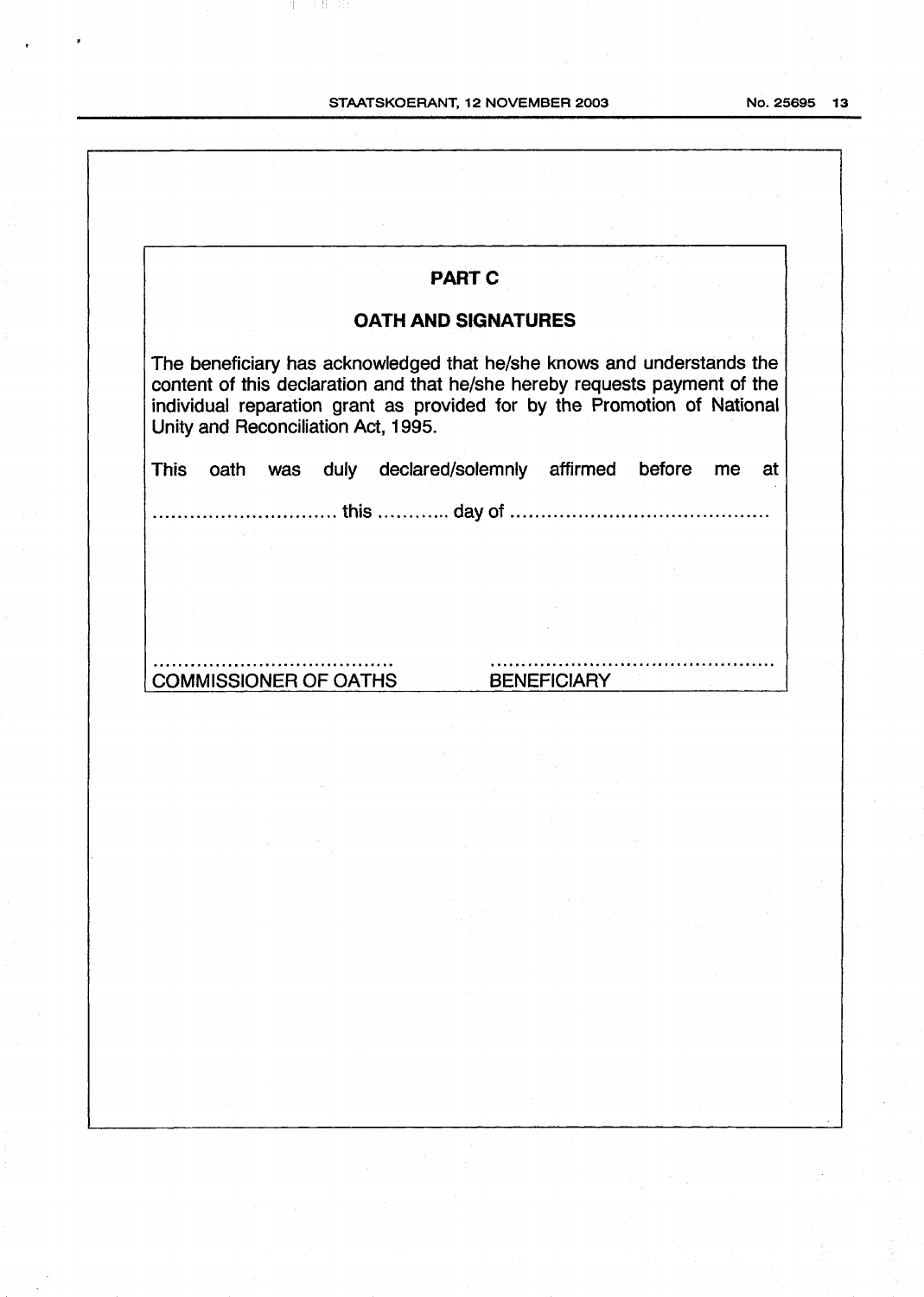#### REQUEST FORM <sup>2</sup>

### REQUEST FOR PAYMENT OF ONCE-OFF REPARATION GRANT BY BENEFICIARY OTHER THAN AVICTIM OR PERSON WHO HAD RECEIVED URGENT INTERIM REPARATION [Regulation 4(2)]

The information and documents requested in this form are required for payment of the once-off reparation grant.

### PLEASE READ THE FOLLOWING NOTES BEFORE COMPLETING THE FORM:

- o Use this form to request payment of the once-off reparation grant provided for by the Promotion of National Unity and Reconciliation Act, 1995.
- o Only persons who request payment by completing this form will be considered for payment.
- o Complete this form only if you  $-$ <br>(i) are a spouse of an ide
	- are a spouse of an identified victim, and that victim and the person who had received urgent interim reparation are not alive;
	- (ii) are a child of an identified victim, and that victim and the person who had received urgent interim reparation are not alive, and that victim is not survived by a spouse;
	- (iii) are a parent of an identified victim, and that victim and the person who had received urgent interim reparation are not alive, and that victim is not survived by a spouse or a child;
	- (iv) are the nearest blood relation of an identified victim, and that victim and the person who had received urgent interim reparation is not alive and that victim is not survived by a spouse, child or parent;
	- (v) are a spouse, child, parent or the nearest blood relative of an identified victim and that victim is not alive and no urgent interim reparation relating to that victim has been paid; or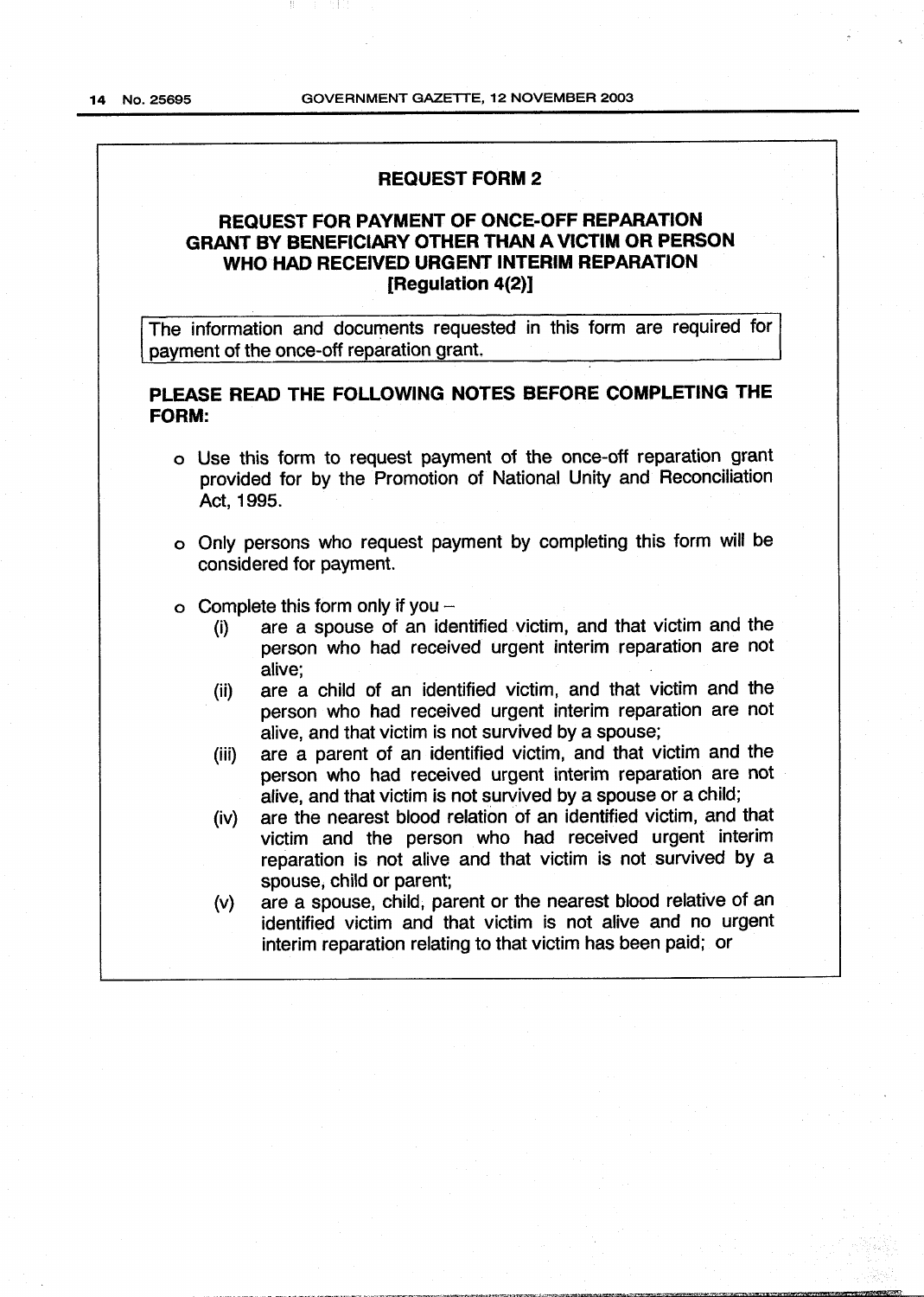.<br>Waxaa ku cala laa daraa ka

a. Kristania

.<br>NGC 20**21**8

No. 25695 15

|     | are a spouse, child, parent or the nearest blood relative of an<br>(Vi)<br>identified victim and that victim is not alive and the Fund<br>administrator is of the opinion that you rank higher than the<br>recipient of the urgent interim reparation. |
|-----|--------------------------------------------------------------------------------------------------------------------------------------------------------------------------------------------------------------------------------------------------------|
|     | o You are a spouse of the victim if you are married to the victim under<br>any law, custom or belief.                                                                                                                                                  |
|     | o You are a child of a victim, whether born in or out of wedlock or<br>legally adopted.                                                                                                                                                                |
|     | o You are a parent of the victim if you are the biological parent of the<br>victim, if the victim is your adopted child or if you exercise or have<br>exercised parental responsibility over a victim.                                                 |
|     | o You are a blood relative of the victim if you are, for example -<br>a brother or sister of the victim:<br>(a)<br>an uncle or an aunt of the victim;<br>(b)                                                                                           |
|     | a nephew or niece of the victim; or<br>(c)<br>a cousin of the victim.<br>(d)                                                                                                                                                                           |
|     | Please ensure that the required information is complete and correct and<br>that, where required, relevant proof and documents are attached before<br>submitting the form to the Fund administrator.                                                    |
|     | <b>PART A</b>                                                                                                                                                                                                                                          |
|     | YOUR PERSONAL AND CONTACT DETAILS                                                                                                                                                                                                                      |
|     | <b>Your personal details</b>                                                                                                                                                                                                                           |
| (a) | Surname:<br>. <b>.</b>                                                                                                                                                                                                                                 |
| (b) |                                                                                                                                                                                                                                                        |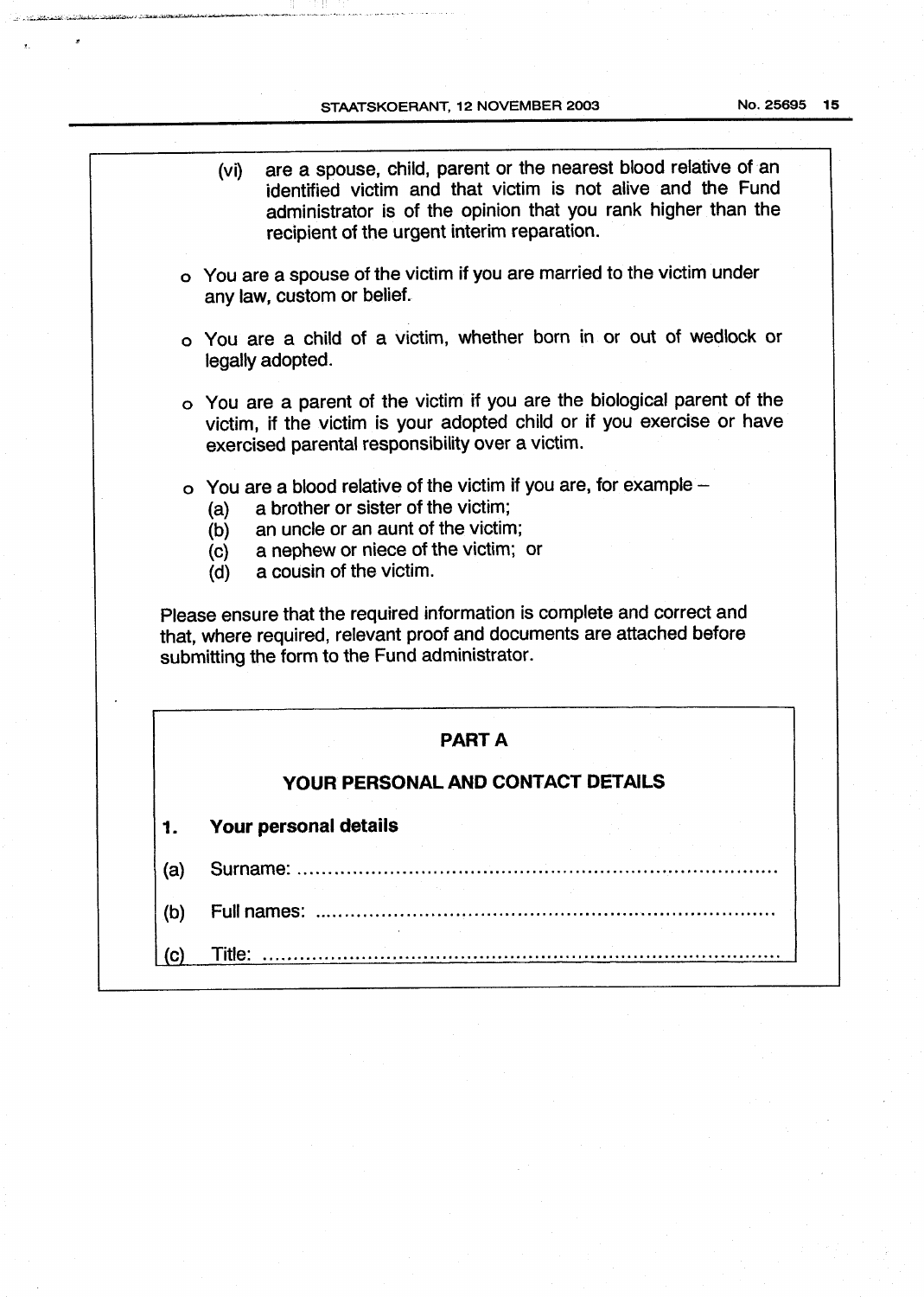B.

70 F.H.

| (d)          | If married, indicate your surname before you were married:                                                                                                                                                    |
|--------------|---------------------------------------------------------------------------------------------------------------------------------------------------------------------------------------------------------------|
|              |                                                                                                                                                                                                               |
| (e)          |                                                                                                                                                                                                               |
| (f)          |                                                                                                                                                                                                               |
|              |                                                                                                                                                                                                               |
| (g)          | Particulars of other persons who according to you are surviving<br>spouses, children, parents or blood relatives of the identified victim<br>who may qualify for the grant, and their relation to the victim: |
|              |                                                                                                                                                                                                               |
|              |                                                                                                                                                                                                               |
|              |                                                                                                                                                                                                               |
|              |                                                                                                                                                                                                               |
|              |                                                                                                                                                                                                               |
|              |                                                                                                                                                                                                               |
|              |                                                                                                                                                                                                               |
| <b>NOTE:</b> |                                                                                                                                                                                                               |
| (i)          | You must submit proof of the deaths of the victim and the                                                                                                                                                     |
|              | person who received urgent interim reparation.<br>You must submit proof of your relation to the identified<br>(ii)                                                                                            |
|              | victim.                                                                                                                                                                                                       |
|              | If possible, also submit proof of the relation of the persons,<br>(iii)<br>in paragraph (g) above, to the identified victim.                                                                                  |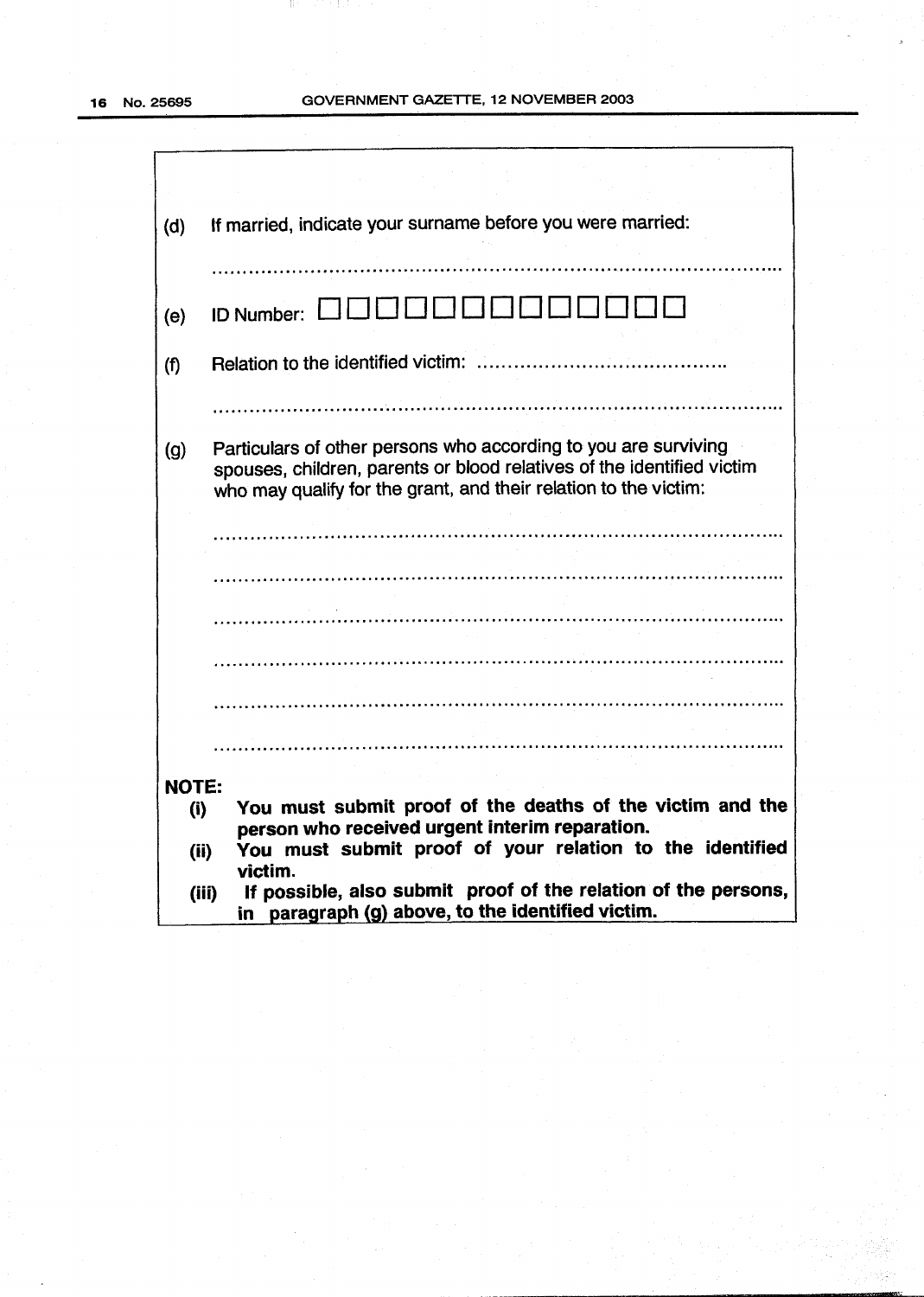| 2.           | Your contact details                                                                                                   |  |  |  |  |  |  |  |  |
|--------------|------------------------------------------------------------------------------------------------------------------------|--|--|--|--|--|--|--|--|
| (a)          | Address to which post may be sent:<br>Street address:                                                                  |  |  |  |  |  |  |  |  |
|              |                                                                                                                        |  |  |  |  |  |  |  |  |
| <b>OR</b>    | (Block/Street & Number, Township/Suburb, City, Province, and Postal<br>Code, District, Country)                        |  |  |  |  |  |  |  |  |
| (b)          |                                                                                                                        |  |  |  |  |  |  |  |  |
|              |                                                                                                                        |  |  |  |  |  |  |  |  |
|              | (Postal address, Suburb, City and Postal Code if street address is not<br>to be used)                                  |  |  |  |  |  |  |  |  |
| (c)          | Particulars where you can be contacted:                                                                                |  |  |  |  |  |  |  |  |
|              | $\star$<br>Work telephone:                                                                                             |  |  |  |  |  |  |  |  |
|              | *<br>Home telephone:                                                                                                   |  |  |  |  |  |  |  |  |
|              | $\star$                                                                                                                |  |  |  |  |  |  |  |  |
| <b>NOTE:</b> | If you cannot be contacted directly, give the telephone<br>particulars of the person through whom you can be contacted |  |  |  |  |  |  |  |  |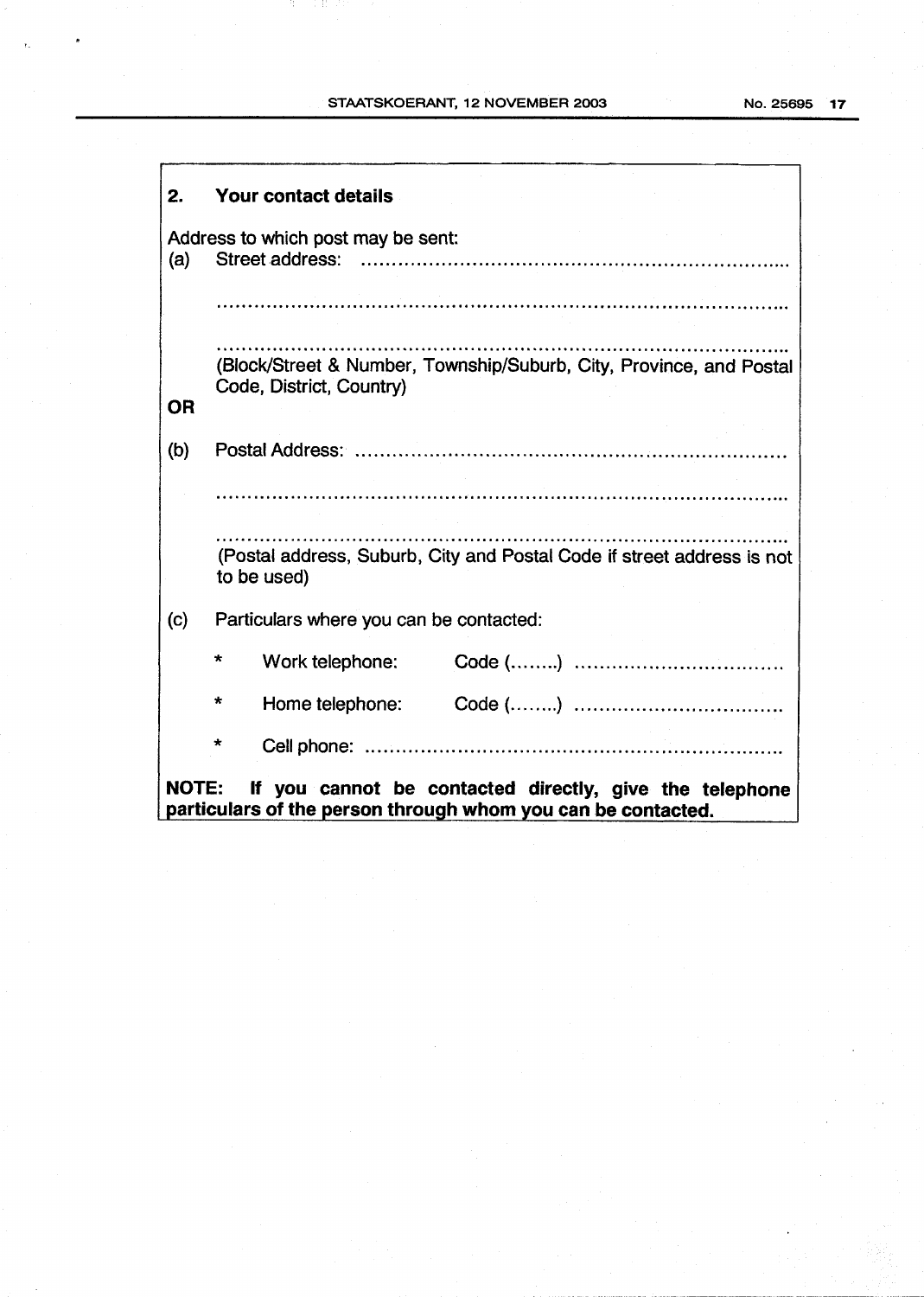| <b>PART B</b>                                                                                                                              |  |  |  |  |  |  |  |  |  |
|--------------------------------------------------------------------------------------------------------------------------------------------|--|--|--|--|--|--|--|--|--|
| <b>MANNER OF PAYMENT AND BANKING DETAILS</b>                                                                                               |  |  |  |  |  |  |  |  |  |
| Payment of the reparation grant by cheque<br>1.                                                                                            |  |  |  |  |  |  |  |  |  |
| $No \Box$<br>Yes $\Box$                                                                                                                    |  |  |  |  |  |  |  |  |  |
| Particulars of the bank account into which the reparation grant must<br>2.<br>be paid, in the case of payment by electronic bank transfer: |  |  |  |  |  |  |  |  |  |
|                                                                                                                                            |  |  |  |  |  |  |  |  |  |
|                                                                                                                                            |  |  |  |  |  |  |  |  |  |
|                                                                                                                                            |  |  |  |  |  |  |  |  |  |
|                                                                                                                                            |  |  |  |  |  |  |  |  |  |
|                                                                                                                                            |  |  |  |  |  |  |  |  |  |
|                                                                                                                                            |  |  |  |  |  |  |  |  |  |
| <b>Bank stamp</b>                                                                                                                          |  |  |  |  |  |  |  |  |  |
|                                                                                                                                            |  |  |  |  |  |  |  |  |  |
| The above particulars must be confirmed by the bank by<br><b>NOTE:</b><br>means of the bank stamp.                                         |  |  |  |  |  |  |  |  |  |